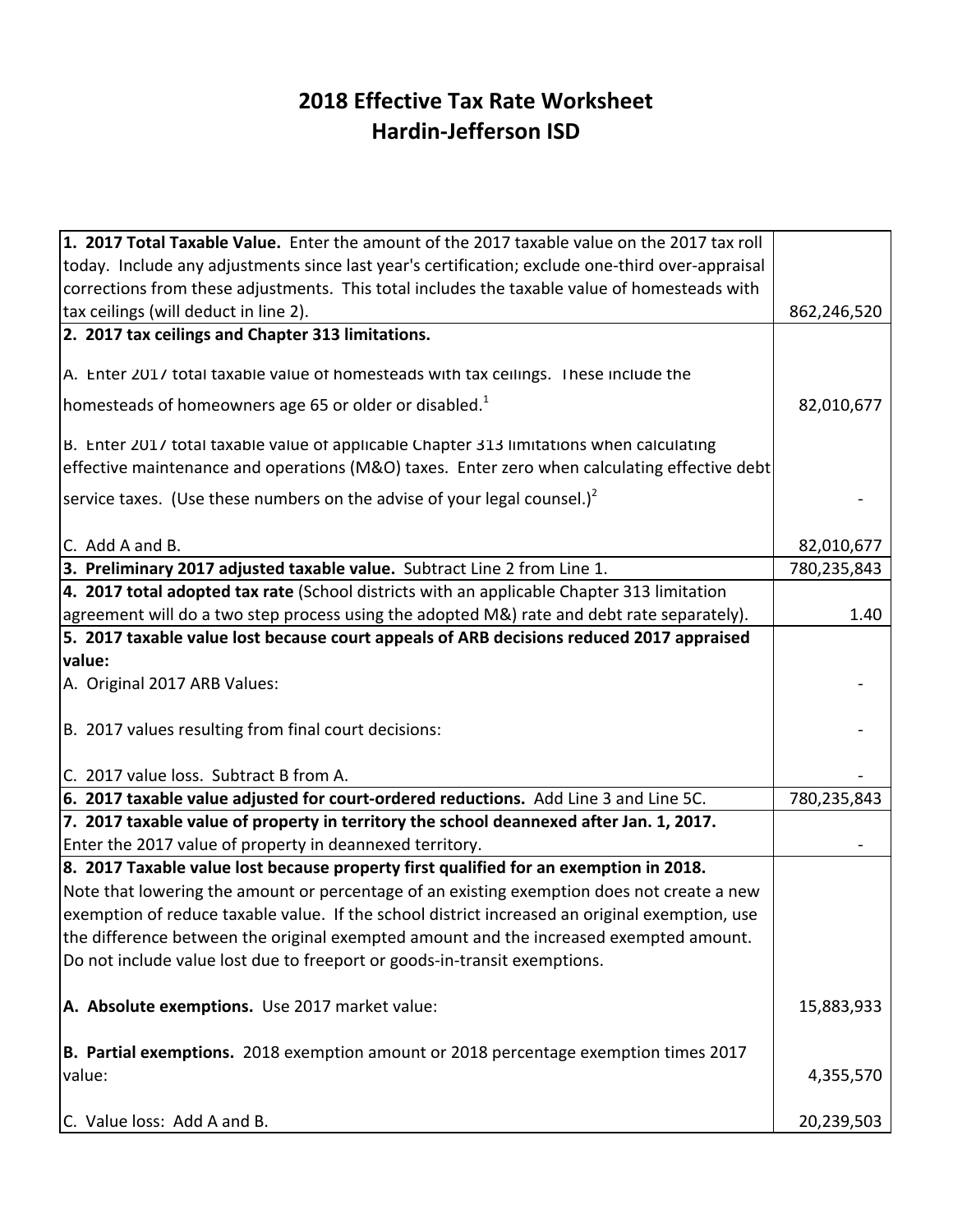| 9. 2017 taxable value lost because property first qualified for agricultural appraisal (1-d or 1-    |             |
|------------------------------------------------------------------------------------------------------|-------------|
| d-1), timber appraisal, recreational/scenic appraisal or public access airport special appraisal     |             |
| in 2016. Use only properties that qualified in 2016 for the first time; do not use properties that   |             |
| qualified in 2015.                                                                                   |             |
|                                                                                                      |             |
| A. 2017 market value:                                                                                |             |
|                                                                                                      |             |
| B. 2018 productivity or special appraised value:                                                     |             |
|                                                                                                      |             |
| C. Value loss. Subtract B from A.                                                                    |             |
| 10. Total adjustments for lost value. Add lines 7, 8C and 9C.                                        | 20,239,503  |
| 11. 2017 adjusted taxable value. Subtract Line 10 from Line 6.                                       | 759,996,340 |
| 12. Adjusted 2017 taxes. Multiply Line 4 by Line 11 and divide by \$100.                             | 10,639,949  |
| 13. Taxes refunded for years preceding tax year 2017. Enter the amount of taxes refunded by          |             |
| the district for tax years preceding tax year 2017. Types of refunds include court decisions,        |             |
| corrections and payment errors. Do not included refunds for tax year 2017. This line applies         |             |
| only to tax years preceding tax year 2017.                                                           | 39,585      |
| 14. Adjusted 2017 taxes with refunds. Add Lines 12 and 13.                                           | 10,679,534  |
| 15. Total 2018 taxable value on the 2018 certified appraisal roll today. This value includes         |             |
| only certified values and includes the total taxable value of homesteads with tax ceilings (will     |             |
| deduct in Line 17). These homesteads include homeowners age 65 or older or disabled.                 |             |
|                                                                                                      |             |
| $ A.$ Certified values only: <sup>4</sup>                                                            | 845,379,310 |
|                                                                                                      |             |
| B. Pollution control exemption: Deduct the value of property exempted for the current tax            |             |
| year for the first time as pollution control property:                                               |             |
|                                                                                                      |             |
| C. Total value. Subtract B from A.                                                                   | 845,379,310 |
| 16. Total value of properties under protest or not included on certified appraisal roll.             |             |
|                                                                                                      |             |
| A. 2018 taxable value of properties under protest. The chief appraiser certifies a list of           |             |
| properties still under ARB protest. The list shows the appraisal district's value and the            |             |
| taxpayer's claimed value, if any, or an estimate of the value if the taxpayer wins. For each of      |             |
| the properties under protest, use the lowest of these values. Enter the total value.                 | 36,601,530  |
|                                                                                                      |             |
|                                                                                                      |             |
| B. 2018 value of properties not under protest or included on certified appraisal roll. The           |             |
| chief appraiser gives school districts a list of those taxable properties that the chief appraiser   |             |
| knows about, but are not included at appraisal roll certification. These properties are not on       |             |
| the list of properties that are still under protest. On this list of properties, the chief appraiser |             |
| includes the market value, appraised value and exemptions for the preceding year and a               |             |
| reasonable estimate of the market value, appraised value and exemptions for the current year.        |             |
| Use the lower market, appraised or taxable value (as appropriate). Enter the total value.            |             |
|                                                                                                      |             |
| C. Total value under protest or not certified: Add A and B.                                          | 36,601,530  |
| 17. 2018 tax ceilings and Chapter 313 limitations.                                                   |             |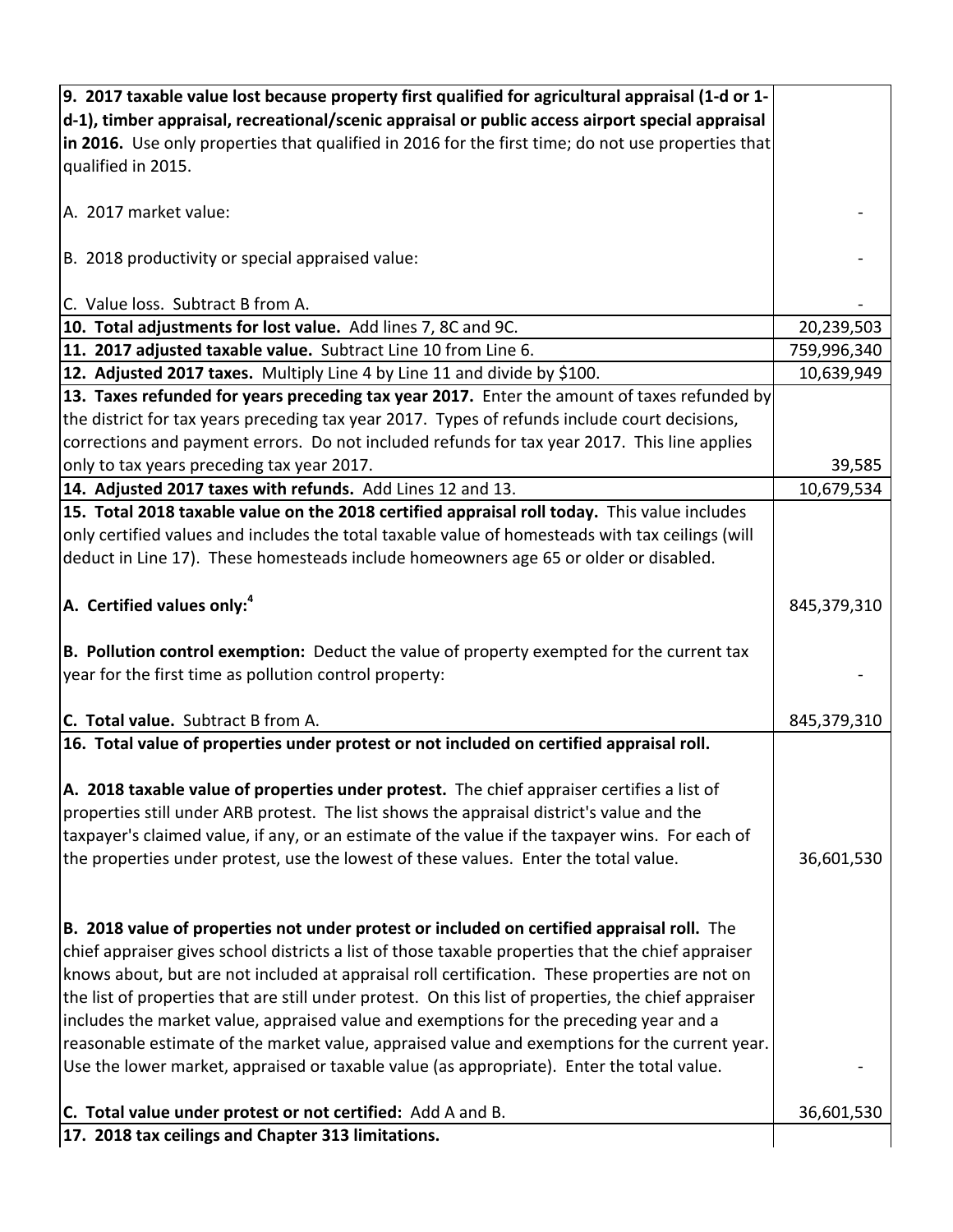| A. Enter 2018 total taxable value of homesteads with tax ceilings. These include the<br>homesteads of homeowners age 65 or older or disabled.5 | 66,226,288  |
|------------------------------------------------------------------------------------------------------------------------------------------------|-------------|
| B. Enter 2018 total taxable value of applicable Chapter 313 limitations when calculating                                                       |             |
| effective M&O taxes. Enter zero when calculating effective debt service taxes. (Use these                                                      |             |
| numbers on the advise of your legal counsel.)6                                                                                                 |             |
|                                                                                                                                                |             |
| C. Add A and B.                                                                                                                                | 66,226,288  |
| 18. 2018 total taxable value. Add Line 15C and 16C. Subtract Line 17.                                                                          | 815,754,552 |
| 19. Total 2018 taxable value of properties in territorty annexed after Jan. 1, 2017. Include                                                   |             |
| both real and personal property. Enter the 2018 value of property in territory annexed by the                                                  |             |
| school district.                                                                                                                               |             |
| 20. Total 2018 taxable value of new improvements and new personal property located in                                                          |             |
| new improvements. New means the item was not on the appraisal roll in 2017. New                                                                |             |
| additionsl to existing improvements may be included if the appraised value can be determined.                                                  |             |
| New personal property in a new improvement must have been bought into the taxing unit                                                          |             |
| after Jan. 1, 2017, and be located in a new improvement.                                                                                       | 14,383,850  |
| 21. Total adjustments to the 2018 taxable value. Add Lines 19 and 20.                                                                          | 14,383,850  |
| 22. 2018 adjusted taxable value. Subtract Line 21 from Line 18.                                                                                | 801,370,702 |
| 23. 2018 effective tax rate. Divide Line 14 by Line 22 and multiply by \$100.                                                                  | 1.33        |
| 24. 2018 effective tax rate for ISDs with Chapter 313 Limitations. Add together the effective                                                  |             |
| tax rates for M&O and debt services for those school districts that participate in an applicable                                               |             |
| Chapter 313 limitations agreement.                                                                                                             |             |

 $1$ Tex. Tax Code Section 26.012(14)

 $2$ Tex. Tax Code Section 26.012(6)

 $3$ Tex. Tax Code Section 26.04(a-1) and (c-1)

 $\rm ^4$ Tex. Tax Code Section 26.012(6)

 $5$ Tex. Tax Code Section 26.012(6)(A)(i)

 $^6$ Tex. Tax Code Section 26.012(6)(A)(ii)